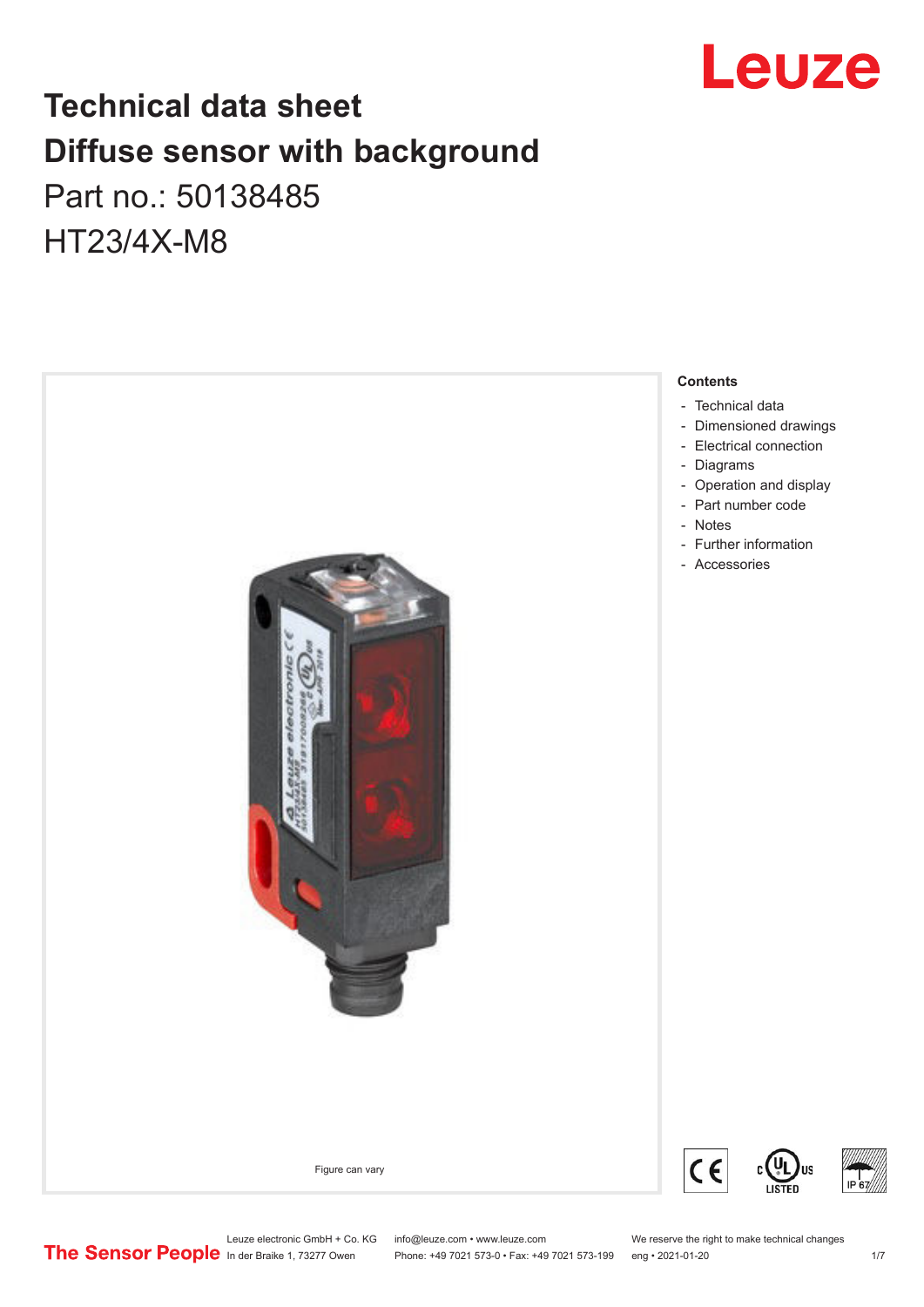### <span id="page-1-0"></span>**Technical data**

#### **Basic data**

**Series** 23 **Operating principle** Diffuse reflection principle with back-

#### **Optical data**

| <b>Black-white error</b>        | < 15% up to 200 mm                   |
|---------------------------------|--------------------------------------|
| <b>Operating range</b>          | Guaranteed operating range           |
| Operating range, white 90%      | 0.0050.4 m                           |
| Operating range, gray 18%       | $0.010.3$ m                          |
| Operating range, black 6%       | 0.0150.2 m                           |
| <b>Operating range limit</b>    | Typical operating range              |
| <b>Operating range limit</b>    | $0.0050.4$ m                         |
| <b>Adjustment range</b>         | 15  400 mm                           |
| Beam path                       | Focused                              |
| Light source                    | LED, Red                             |
| <b>LED light wavelength</b>     | 645 nm                               |
| <b>Transmitted-signal shape</b> | Pulsed                               |
| <b>LED</b> group                | Exempt group (in acc. with EN 62471) |
| Type of light spot geometry     | Round                                |
| <b>Focus</b>                    | Fixed                                |
| <b>Focal distance</b>           | $200$ mm                             |
|                                 |                                      |

#### **Electrical data**

**Protective circuit** Polarity reversal protection

Short circuit protected

ground suppression

| Performance data              |                                     |
|-------------------------------|-------------------------------------|
| Supply voltage U <sub>n</sub> | 10  30 V, DC, Incl. residual ripple |
| Residual ripple               | $0 15 \%$ , From $U_{p}$            |
| Open-circuit current          | $015$ mA                            |
|                               |                                     |

#### **Outputs**

**Number of digital switching outputs** 1 Piece(s)

| <b>Switching outputs</b> |                                   |
|--------------------------|-----------------------------------|
| Voltage type             | DC.                               |
| Switching current, max.  | 100 mA                            |
| <b>Switching voltage</b> | high: $\geq$ (U <sub>B</sub> -2V) |
|                          | Low: ≤2 $V$                       |
|                          |                                   |

| Switching output 1         |                     |
|----------------------------|---------------------|
| <b>Assignment</b>          | Connection 1, pin 4 |
| <b>Switching element</b>   | Transistor, PNP     |
| <b>Switching principle</b> | Light switching     |
|                            |                     |

#### **Timing**

**Switching frequency** 1,000 Hz **Response time** 0.5 ms **Readiness delay** 300 ms

**Connection 1 Signal OUT** Voltage supply **Type of connection** Connector **Thread size** M8 **Type Male Material** Plastic **No. of pins** 4 -pin

#### **Mechanical data**

| Dimension (W x H x L)    | 11.4 mm x 34.2 mm x 18.3 mm  |
|--------------------------|------------------------------|
| <b>Housing material</b>  | <b>Plastic</b>               |
| <b>Plastic housing</b>   | PC-ABS                       |
| Lens cover material      | Plastic / PMMA               |
| Net weight               | 10q                          |
| <b>Housing color</b>     | <b>Black</b>                 |
|                          | Red                          |
| <b>Type of fastening</b> | Via optional mounting device |

#### **Operation and display**

| Type of display                     | I FD.                   |
|-------------------------------------|-------------------------|
| <b>Number of LEDs</b>               | 2 Piece(s)              |
| <b>Operational controls</b>         | Multiturn potentiometer |
| Function of the operational control | Range adjustment        |

#### **Environmental data**

| Ambient temperature, operation | -40  60 °C |
|--------------------------------|------------|
| Ambient temperature, storage   | -40  70 °C |

#### **Certifications**

| Degree of protection     | IP 67         |
|--------------------------|---------------|
| <b>Protection class</b>  | Ш             |
| <b>Certifications</b>    | c UL US       |
| <b>Standards applied</b> | IEC 60947-5-2 |

#### **Classification**

| <b>Customs tariff number</b> | 85365019 |
|------------------------------|----------|
| eCl@ss 5.1.4                 | 27270904 |
| eCl@ss 8.0                   | 27270904 |
| eCl@ss 9.0                   | 27270904 |
| eCl@ss 10.0                  | 27270904 |
| eCl@ss 11.0                  | 27270904 |
| <b>ETIM 5.0</b>              | EC002719 |
| <b>ETIM 6.0</b>              | EC002719 |
| <b>ETIM 7.0</b>              | EC002719 |

# Leuze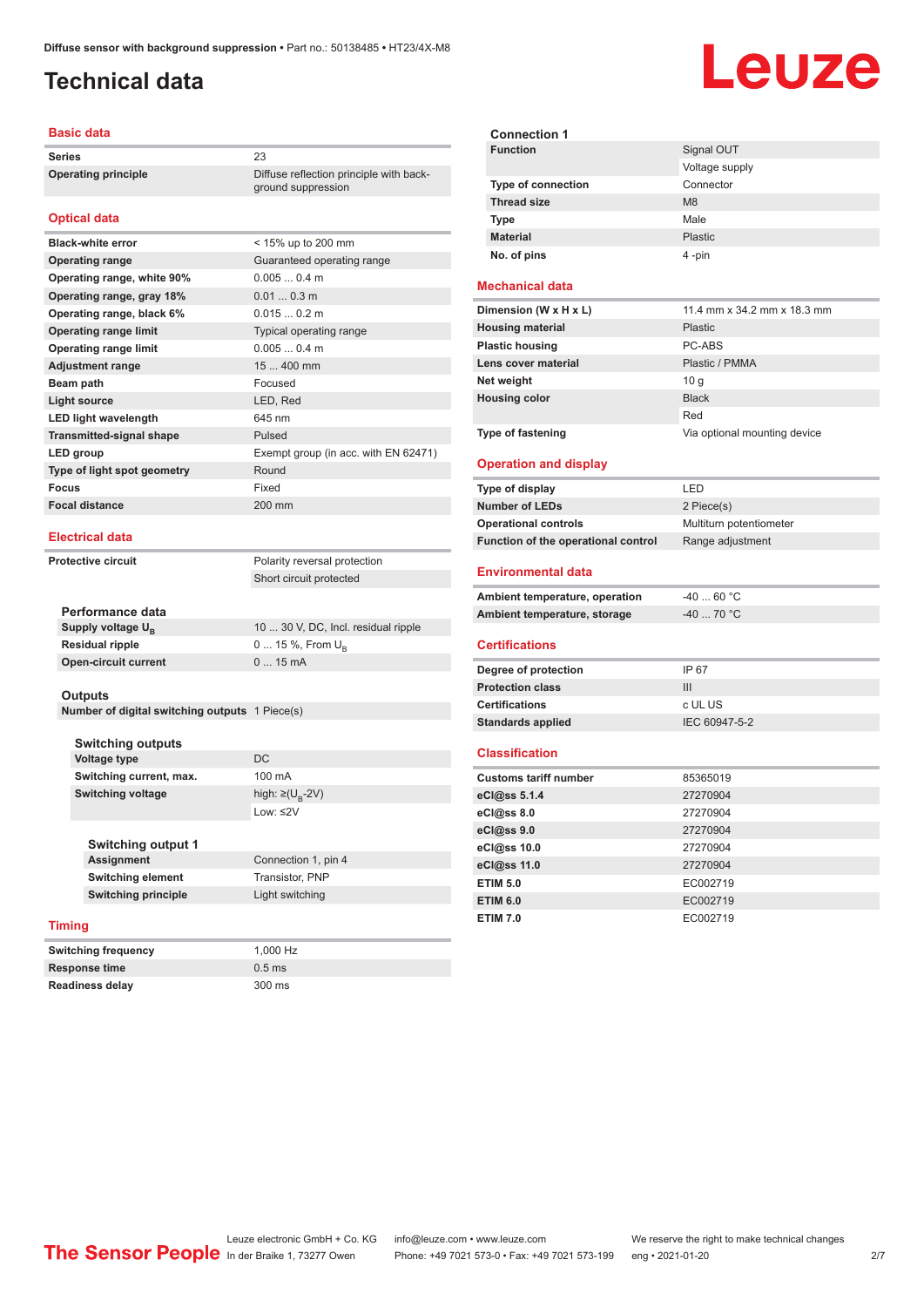### <span id="page-2-0"></span>**Dimensioned drawings**

Leuze

All dimensions in millimeters



### **Electrical connection**

**Connection 1**

| <b>Function</b>           | Signal OUT<br>Voltage supply |
|---------------------------|------------------------------|
| <b>Type of connection</b> | Connector                    |
| <b>Thread size</b>        | M <sub>8</sub>               |
| <b>Type</b>               | Male                         |
| <b>Material</b>           | Plastic                      |
| No. of pins               | 4-pin                        |

| <b>Pin assignment</b> |
|-----------------------|
| V+                    |
| n.c.                  |
| <b>GND</b>            |
| OUT <sub>1</sub>      |
|                       |

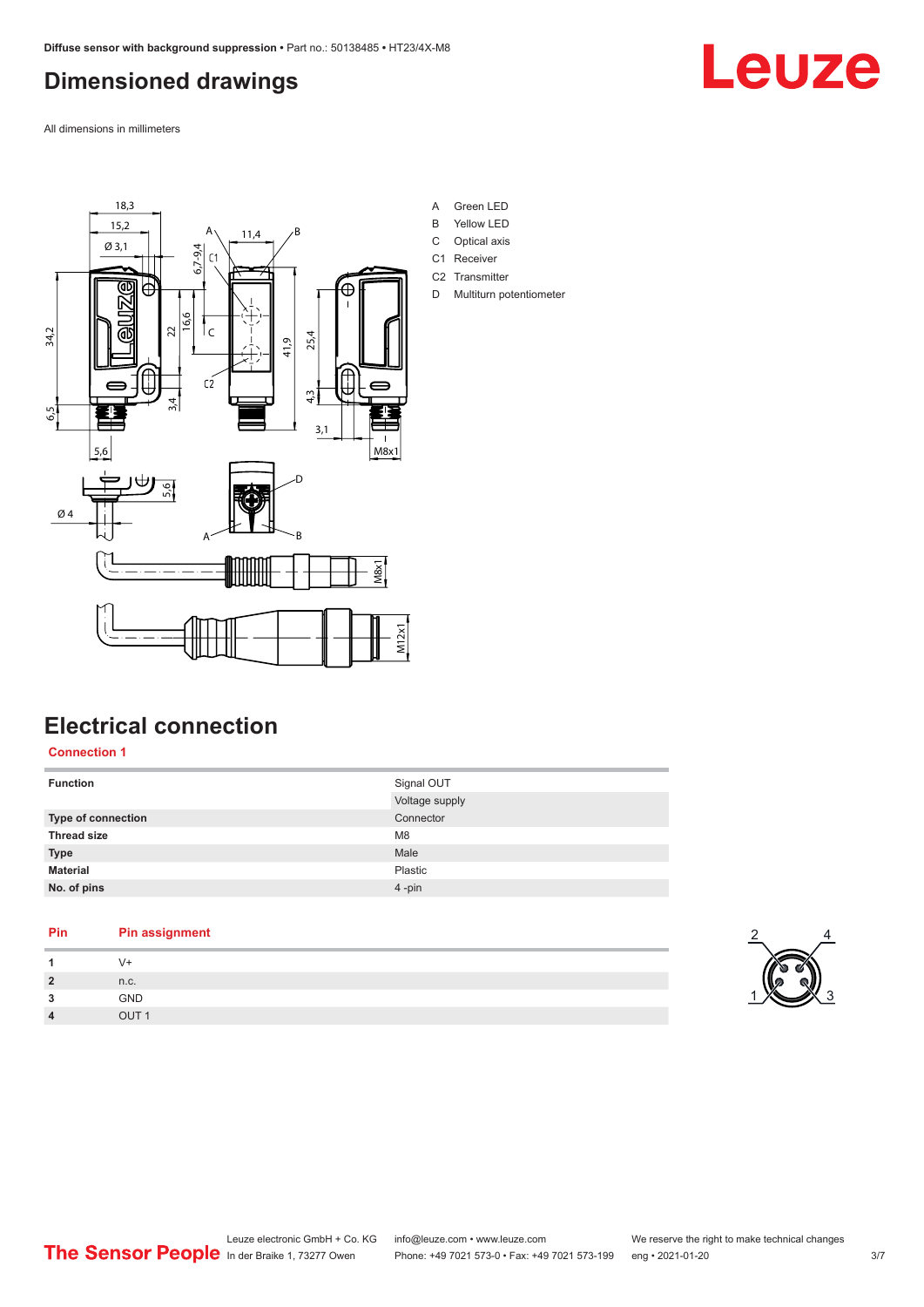### <span id="page-3-0"></span>**Diagrams**

#### Typ. response behavior (white 90 %)



Typ. black/white behavior



**Operation and display**

| <b>LED</b> | Display                  | <b>Meaning</b>        |
|------------|--------------------------|-----------------------|
|            | Yellow, continuous light | Object detected       |
|            | Green, continuous light  | Operational readiness |

x Range [mm]

- y Reduction of range [mm]
- A White 90%
- B Gray 18%
- C Black 6%

Leuze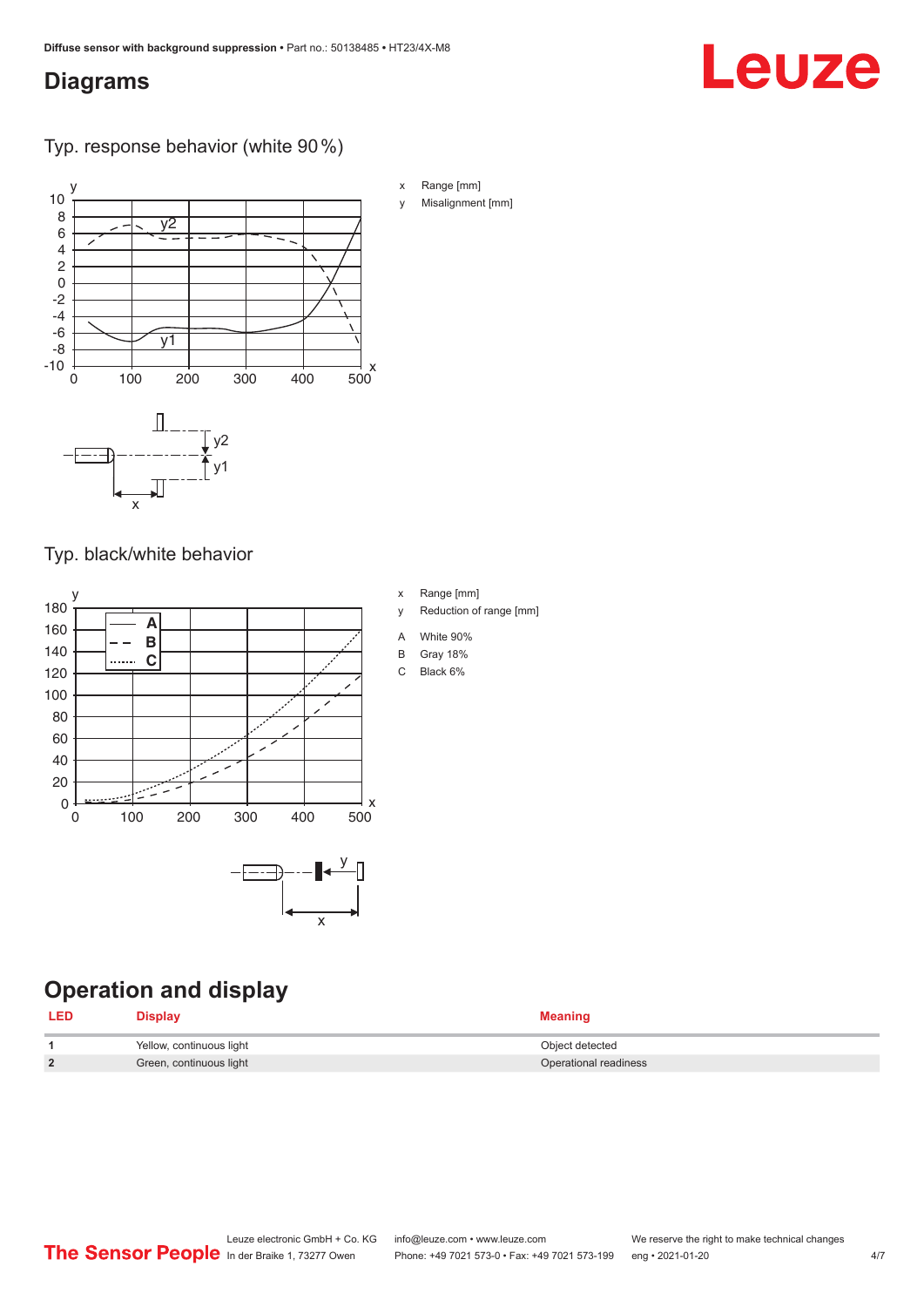### <span id="page-4-0"></span>**Part number code**

Part designation: **AAA23.GJ/ ff-HH**



| AAA23       | Operating principle / construction<br>HT23: diffuse reflection sensor with background suppression<br>PRK23: retro-reflective photoelectric sensor with polarization filter<br>LS23: throughbeam photoelectric sensor transmitter<br>LE23: throughbeam photoelectric sensor receiver<br>ET23: energetic diffuse reflection sensor<br>FT23: diffuse reflection sensor with fading |  |  |  |  |  |
|-------------|---------------------------------------------------------------------------------------------------------------------------------------------------------------------------------------------------------------------------------------------------------------------------------------------------------------------------------------------------------------------------------|--|--|--|--|--|
| G           | Equipment<br>T: autocollimation principle (single lens) for highly transparent bottles without tracking                                                                                                                                                                                                                                                                         |  |  |  |  |  |
| J           | Operating range adjustment<br>3: teach-in via button                                                                                                                                                                                                                                                                                                                            |  |  |  |  |  |
| ff          | Switching output / function / OUT1OUT2 (OUT1 = pin 4, OUT2 = pin 2)<br>2: NPN transistor output, light switching<br>N: NPN transistor output, dark switching<br>4: PNP transistor output, light switching<br>P: PNP transistor output, dark switching<br>X: pin not used                                                                                                        |  |  |  |  |  |
| HH          | <b>Electrical connection</b><br>n/a: cable, standard length 2000 mm, 3-wire<br>M8: M8 connector, 4-pin (plug)<br>200-M12: cable, length 200 mm with M12 connector, 4-pin, axial (plug)<br>M12: M12 connector, 4-pin (plug)<br>200-M8: cable, length 200 mm with M8 connector, 4-pin, axial (plug)                                                                               |  |  |  |  |  |
| <b>Note</b> |                                                                                                                                                                                                                                                                                                                                                                                 |  |  |  |  |  |
|             | $\&$ A list with all available device types can be found on the Leuze website at www.leuze.com.                                                                                                                                                                                                                                                                                 |  |  |  |  |  |

#### **Notes**

| Observe intended use!                                                                                                                                                                                                         |
|-------------------------------------------------------------------------------------------------------------------------------------------------------------------------------------------------------------------------------|
| $\%$ This product is not a safety sensor and is not intended as personnel protection.<br>$\%$ The product may only be put into operation by competent persons.<br>♦ Only use the product in accordance with its intended use. |



#### **For UL applications:**

 $\%$  Only for use in "class 2" circuits

ª These proximity switches shall be used with UL Listed Cable assemblies rated 30V, 0.5A min, in the field installation, or equivalent (categories: CYJV/ CYJV7 or PVVA/PVVA7)

### **Further information**

- Typ. operating range limit/adjustment range: max. achievable operating range/adjustment range for light objects (white 90%)
- Operating range: recommended operating range for objects with different diffuse reflection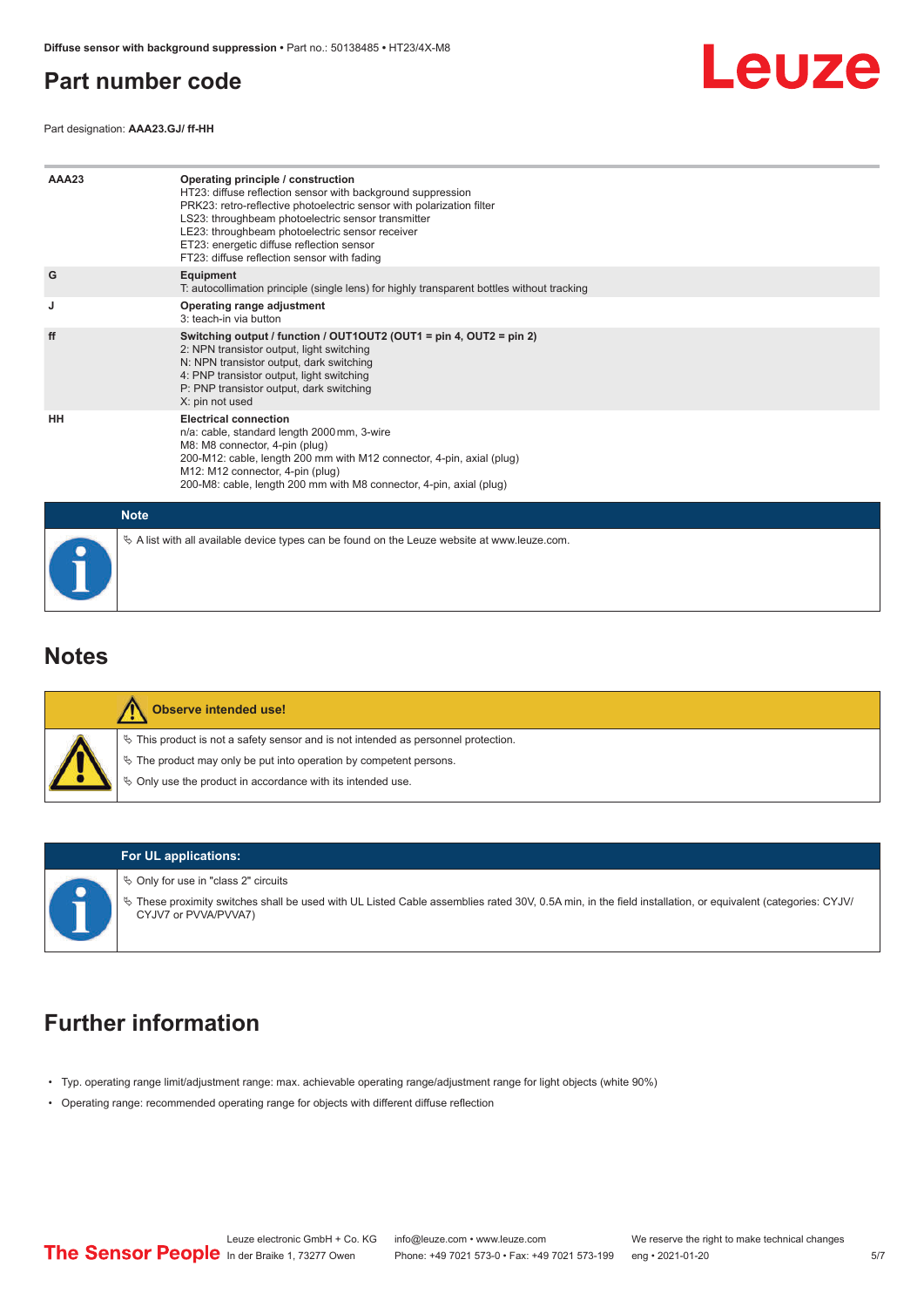### **Accessories**

### Connection technology - Connection cables

|    | Part no. | <b>Designation</b> | <b>Article</b>   | <b>Description</b>                                                                                                                                |
|----|----------|--------------------|------------------|---------------------------------------------------------------------------------------------------------------------------------------------------|
| ΛĦ | 50130850 | KD U-M8-4A-V1-050  | Connection cable | Connection 1: Connector, M8, Axial, Female, 4 -pin<br>Connection 2: Open end<br>Shielded: No<br>Cable length: 5,000 mm<br>Sheathing material: PVC |
|    | 50130871 | KD U-M8-4W-V1-050  | Connection cable | Connection 1: Connector, M8, Angled, Female, 4-pin<br>Connection 2: Open end<br>Shielded: No<br>Cable length: 5,000 mm<br>Sheathing material: PVC |

### Mounting technology - Mounting brackets

| Part no. | <b>Designation</b>   | <b>Article</b>      | <b>Description</b>                                                                                                                                                                                                            |
|----------|----------------------|---------------------|-------------------------------------------------------------------------------------------------------------------------------------------------------------------------------------------------------------------------------|
| 50118542 | BT 200M.5            | Mounting bracket    | Design of mounting device: Angle, L-shape<br>Fastening, at system: Through-hole mounting<br>Mounting bracket, at device: Screw type, Suited for M3 screws<br>Type of mounting device: Adjustable<br>Material: Stainless steel |
| 50124651 | <b>BT 205M-10SET</b> | Mounting device set | Design of mounting device: Angle, L-shape<br>Fastening, at system: Through-hole mounting<br>Mounting bracket, at device: Screw type<br>Type of mounting device: Rigid<br>Material: Metal                                      |
| 50060511 | BT <sub>3</sub>      | Mounting device     | Design of mounting device: Angle, L-shape<br>Fastening, at system: Through-hole mounting<br>Mounting bracket, at device: Screw type<br>Type of mounting device: Rigid<br>Material: Metal                                      |

### Mounting technology - Rod mounts

| Part no. | <b>Designation</b> | <b>Article</b>  | <b>Description</b>                                                                                                                                                                                                                                           |
|----------|--------------------|-----------------|--------------------------------------------------------------------------------------------------------------------------------------------------------------------------------------------------------------------------------------------------------------|
| 50117829 | BTP 200M-D12       | Mounting system | Design of mounting device: Protection hood<br>Fastening, at system: For 12 mm rod<br>Mounting bracket, at device: Screw type<br>Type of mounting device: Clampable, Adjustable, Turning, 360°<br>Material: Metal                                             |
| 50117255 | BTU 200M-D12       | Mounting system | Design of mounting device: Mounting system<br>Fastening, at system: For 12 mm rod, Sheet-metal mounting<br>Mounting bracket, at device: Screw type, Suited for M3 screws<br>Type of mounting device: Clampable, Adjustable, Turning, 360°<br>Material: Metal |



Leuze